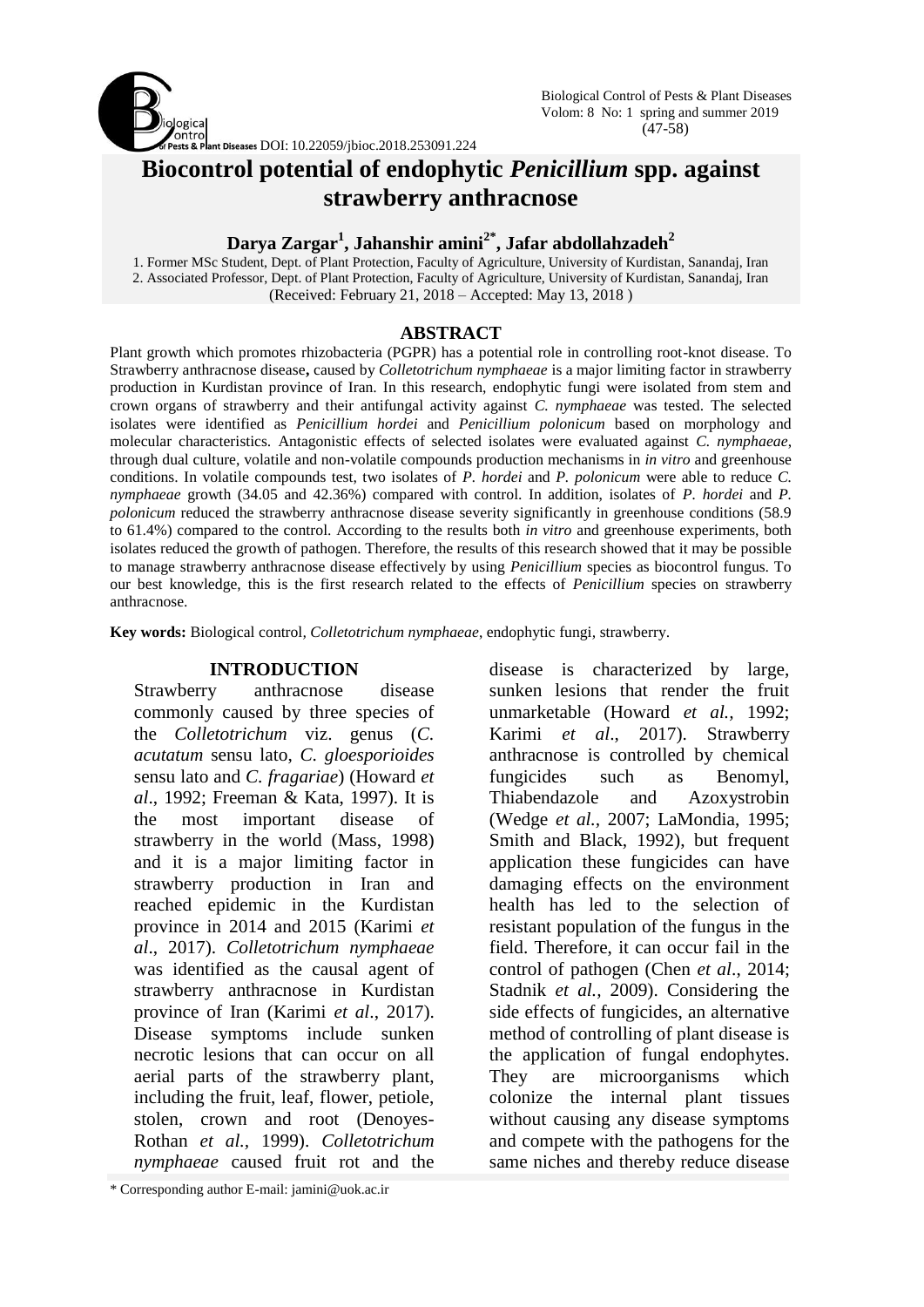severity in plant (Moreira *et al.,* 2014; Arnold, 2007). It plays a role as biocontrol agents against plant pathogens through competing for space, nutrition, antibiosis and induction of host defense (Chen *et al.,* 2014; Benhamou *et al.,* 1996; Strobet *et al.,* 1997). Strawberry anthracnose biocontrol by fungal endophytes may represent a potentially attractive and environmentally safe alternative since endophytes could better limit disease severity through inhibition of the systemic fungus progress. Also, endophytes may have other beneficial effects on plants, including enhanced growth, resistance to abiotic stresses and protection against plant pests (Rosenblueth & Martinez-Romero, 2006; Swarthout *et al.,* 2009; Vega *et al.,* 2008). In addition, to our knowledge there are very few studies about strawberry fungal endophytes and their effects on strawberry anthracnose. Therefore, these results have encouraged us to study the effectiveness of fungal endophytes in controlling the strawberry anthracnose disease. The aim of the present research was to evaluate their antifungal activity against *C. nymphaeae* causal agent strawberry anthracnose disease *in vitro* and greenhouse conditions.

### **Materials and methods Pathogen and pathogenicity tests**

The pathogenic agent was obtained from the collection of plant protection department of Tabriz University in Iran. The pathogen previously was identified using morphological characteristics and molecular sequence as *C. nymphaeae* (GenBank accession number CCTUCCh32) (Karimi *et al*., 2017). It was grown on Potato Dextrose Agar (PDA) medium for 10 days at 25  $\mathrm{^{\circ}C}$  and suspension were adjusted to  $10<sup>6</sup>$ conidia/ml by a hemocytometer.

Pathogenicity of selected pathogen at first was evaluated using the 50- dayold susceptible cultivar of strawberry (Paros) susceptible to *C. nymphaeae* under greenhouse conditions. The plants were sprayed until runoff with a suspension of *C. nymphaeae* (10<sup>6</sup> conidia/ml) using a hand-held atomizer. Suspension conidial was prepared in sterile distilled water containing 0.1% (v/v) of Tween 20. Control plants were sprayed with sterile distilled water containing 0.1% (v/v) of Tween 20. All plants were incubated in plastic bags to maintain moisture for 72 h in the dark and then maintained at  $25 \pm 2$  °C in greenhouse conditions. Disease severity was measured 60 days after inoculation of *C. nymphaeae* on petioles which mentioned another section (Delp & Milholland, 1980). Then, pathogenicity of pathogen was evaluated on strawberry fruits cv. Paros. Fruits were surface-sterilized by dipping in 70% ethanol for 30 s, rinsed three times in sterile distilled water, and fruits were dried on sterile paper under a laminar hood. A total of 15 µl of conidial water suspension  $(1 \times 10^6 \text{ conidi/ml})$  with 0.1 % of tween 20  $(v/v)$  was pipetted onto the fruit surface (ten fruits were inoculated). Sterile distilled water plus 0.1 % Tween 20 was used as control. Inoculated fruits were incubated in plastic containers with moistened filter papers, at  $22 \text{ °C}$ , 90 % high relative humidity. After seven days, disease severity was measured using a scale of 0 to 5, where 0 represent healthy fruits and symptomless of disease, 1, 2, 3, 4 and 5 represent <20, 20.1 to 40, 40.1 to 60, 60.1 to 80, and 80.1 to 100% of the fruit area rotted respectively, which described by modified method of Huang *et al*. (2011) (Figure 2).

## **Isolation of endophytic fungi**

Healthy strawberry plants (*Fragaria*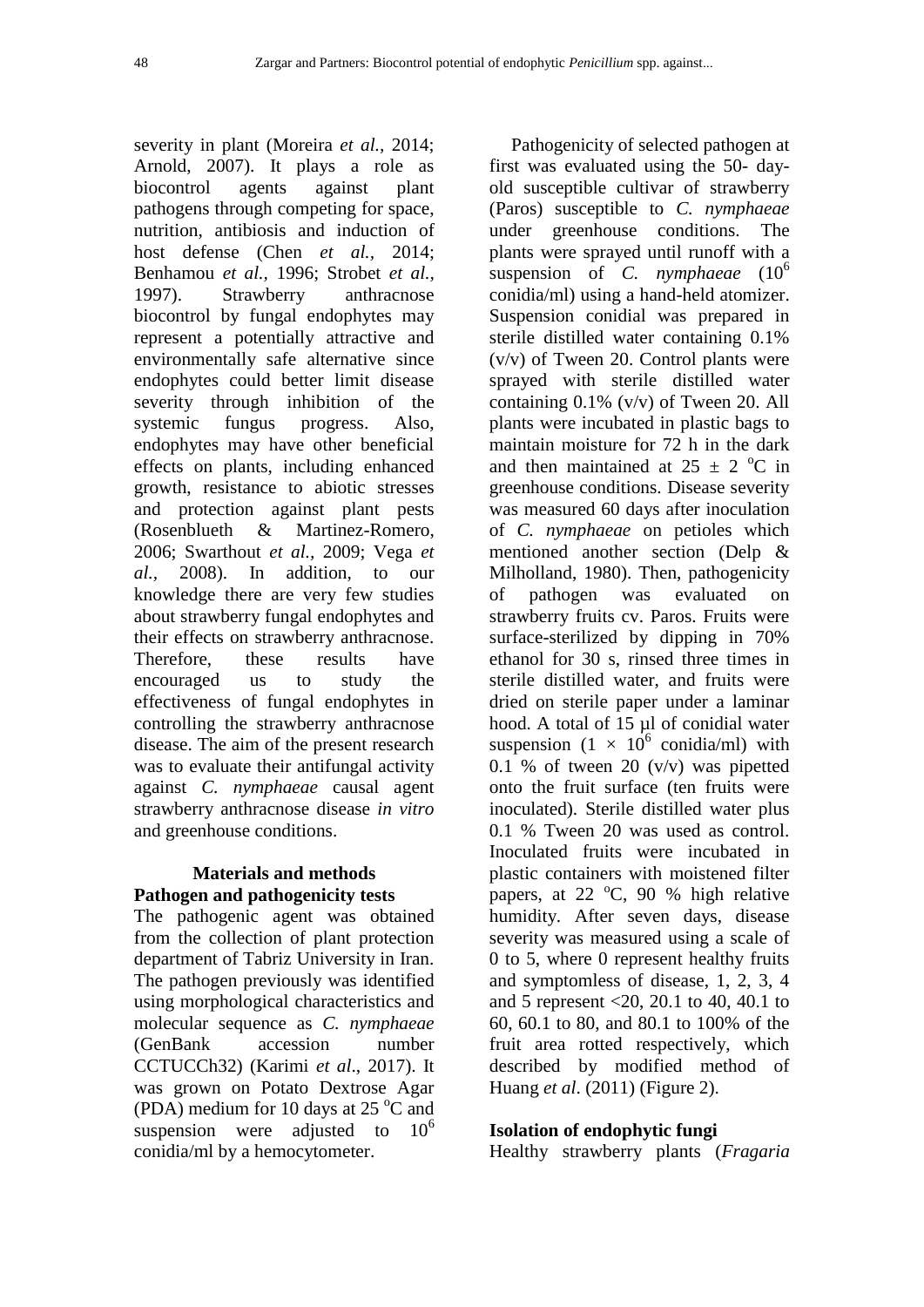*ananassa* Duch Family Rosaceae) were collected in two growing seasons (April and May 2015 and 2016) in flowering and fruit stages from different strawberry-growing areas in fields of Kurdistan Province in west of Iran. Collected plants were washed in running water to remove soil particles on the roots and crown. Samples of crown and stem were cut into 2-cmlong segments. Then, pieces of samples were surface sterilized following the procedures described by Larran *et al*. (2007), briefly in 70% ethanol (v/v) for 1 min, 3 min in 5% sodium hypochlorite  $(v/v)$ , and 30 s in 70% ethanol and rinsed with sterile water three times. Finally, samples blotted dry on sterilized filter paper, cultured on PDA supplemented by Doxycycline  $(150 \text{ mg/l})$  in petri dishes  $(9 \text{ cm in})$ diameters) and incubated at  $25 \text{ °C}$ . After 7 days the fungal colonies were individually transferred to new PDA dishes and after growing, fungal cultures were purified by single spore. Pure cultured were stored at  $4^{\circ}C$ .

**Screening of fungal endophytes for their efficiency against** *C. nymphaeae* Antifungal activity of the endophytic fungal isolates was assessed through dual culture, volatile and non- volatile organic compounds assay as follows:

# **Dual cultural**

Antifungal activity of each isolates of endophytic fungi against *C. nymphaeae* was measured using the dual culture technique on PDA medium. Five-dayold mycelial disc plug (5mm in diameter) of *C. nymphaeae* was placed at one centimeter from the edge of plate and a mycelial discs plug (5 mm diameter) of fungal endophyte were placed opposite of the pathogen at equal distance. The plates were incubated at  $25 \pm 2$  °C under a photoperiod of 12 h for seven days. The percentage growth inhibition zone (I) against pathogen was measured using the following formula:

I (Percentage) =  $[(d_c-d_t)/d_c] \times 100$ , where  $d_c$  is radial growth of pathogen in control,  $d_t$  is radial growth of pathogen in dual plate culture (treatments).

# **Volatile compounds**

Experiment was done using the twosealed base-plates method described by Huang *et al*. (2011). A mycelial disc plug (5mm diameter) of fungal endophyte was placed on PDA medium in plates. In another plate containing PDA medium, a five mm disc of a 7 days old culture of *C. nymphaeae* was placed at the center of plate. Then, both half plates were placed face to face preventing any physical contact between the pathogen and endophytes isolates, so that plates of pathogen were placed inversely over a bottom dish containing endophytes. Plates were sealed with parafilm. In the control treatment, a bottom dish inoculated with *C. nymphaeae* was placed inversely over a bottom dish containing PDA without endophyte. Each treatment included four replicates. All plates were incubated at  $25^{\circ}$ C for 10 days. The percentage of inhibition zone for each isolates was measured as per formula discussed previously.

## **Non-volatile compounds**

A mycelial disc plug of each fungal endophyte was inoculated in 100 ml potato dextrose broth (PDB) in a 250 ml Erlenmeyer flask at  $25 \pm 2$  °C in shake culture (120 rpm) for 10 days. Culture media was filtrated using 0.22 µm membrane filters and in order to remove hyphal fragments. Ten ml of filtrate culture were added to vial containing 90 ml PDA medium. Then, the medium was poured into plates (20 ml each), and after solidification each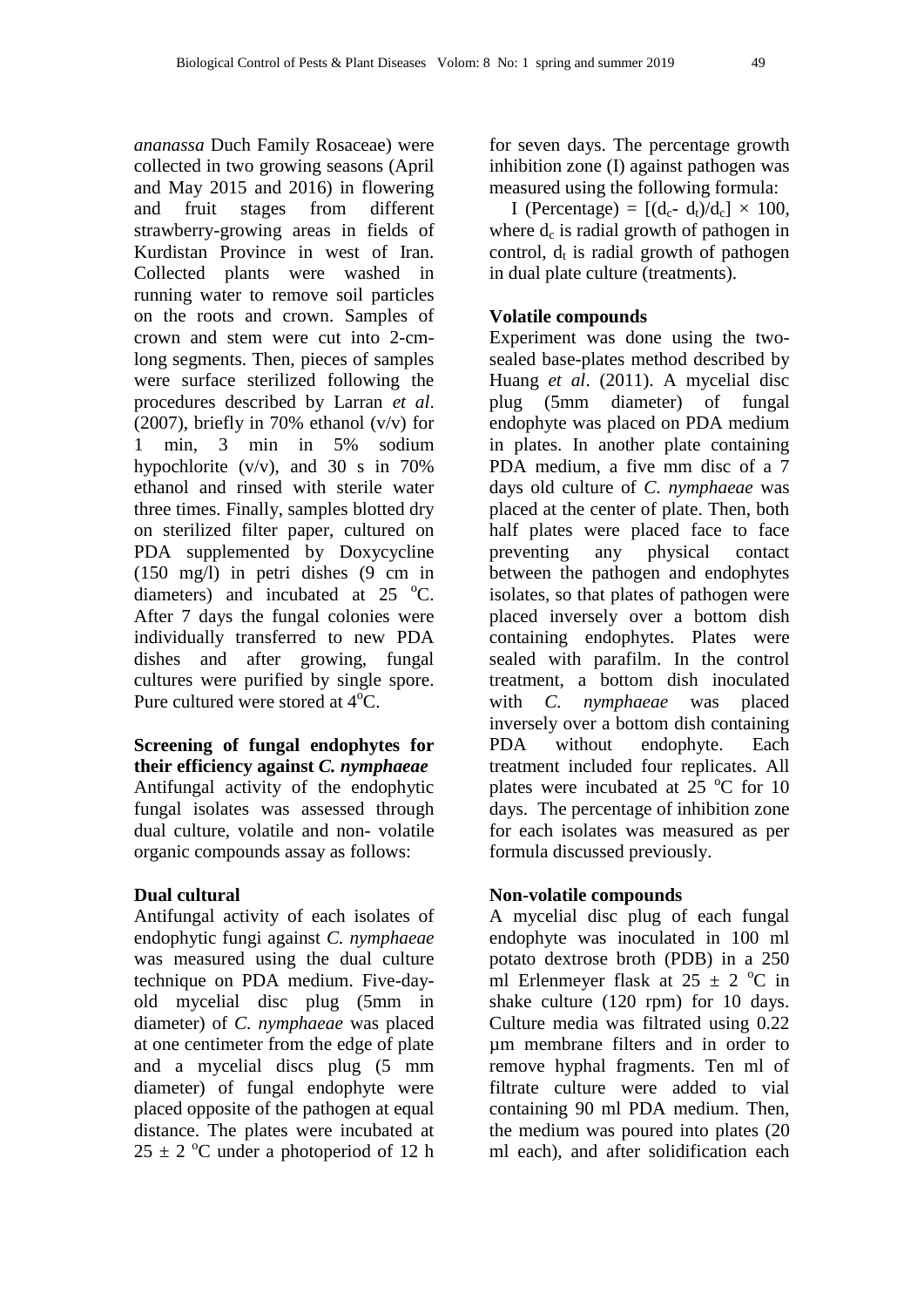plate was inoculated with one 5mm disc plug from the edge of a 10-day-old pathogen. The plates were incubated at  $25 \pm 2$  °C under a photoperiod of 12 h. After seven days, the percentage of inhibition zone for each isolates was measured as per formula discussed previously.

# **Antagonistic activity of fungal endophytes against** *C. nymphaeae* **in greenhouse conditions**

The suspension of endophytes and pathogen were vortexed and filtrated through two layer of cheesecloth. To determine the inhibition effect of fungal endophytes in greenhouse condition, conidial suspensions of each one of the fungal endophytes diluted with sterile distilled water (containing 0.1% of Tween 20, v/v) to a final concentration of 10<sup>6</sup>conidia/ml and sterile distilled water (as control) were applied to the strawberry plants (six week old) as a spray to run-off. The plants were individually covered with 0.1-mm-thick transparent plastic film to maintain moisture at 28  $^{\circ}$ C for 72 h in the dark. Then, conidial suspension of *C*.<br>*nymphaeae* (10<sup>6</sup> conidia/ml) was *nymphaeae* conidia/ml) was sprayed on the inoculated strawberry plants until runoff and plants were incubated in greenhouse at  $25 \pm 2$  °C, 60-70% relative humidity, 16 h light, 8 h darkness (Freeman *et al.,* 2001). Inoculated Plants with the pathogen until runoff using a hand-held atomizer were applied as control. After eight weeks, disease severity was determined on petioles using a scale of 0 to 5, where 0 represent healthy petiole without lesions; 1, 2, 3, 4, represent  $\leq 3$ , 3-10, 10.1-20 and >20 mm petiole with lesions in length respectively; and 5 represent entirely necrotic petiole and plant is dead (Delp & Milholland, 1980). Biocontrol efficacy was measured using the following formulas

(Cao *et al*., 2011):

Biocontrol efficacy  $% =$  [(disease index of control) – (disease index of treated)] /disease index of control  $\times$ 100.

# **Identification of selected isolates of endophytic fungi**

The identity of the selected endophytes was confirmed using a combination of phenotypic characteristics and molecular phylogenetic analyses. Phenotypic characteristics were made based on their colony characteristics, and microscopic observation of their hyphal, conidia and conidiophores morphology on Czapek yeast agar (CYA), malt extract agar (MEA) and yeast extract sucrose agar (YES) media at  $25 \pm 2$  °C for 7 days. The morphological and microscopic observations were determined using Olympus BX51 microscope and DP71 digital camera (Houbraken *et al.,* 2016).

# **Phylogenetic characterization**

The DNA of all endophytes was extracted by the protocol described by Reader and Broda (1985). Quality and concentration of extracted genomic DNA was utilized by spectrophotometer. PCR amplification of the calmodulin (CaM) gene was conducted using universal primers CMD5

# (CCGAGTACAAGGARGCCTTC) and CMD6

# (CCGATRGAGGTCATRAGGTGG)

(Hong *et al.,* 2006). The PCR amplified sequences of endophytes isolates were searches for similarity to other sequences available in the NCBI database using basic local alignment search tool (BLAST) algorithm (http://www.ncbi.nlm.nih.gov/).

Phylogenetic analyses were performed using neighbor-joining (NJ) methods using PAUP version 4.0b10 (Swofford,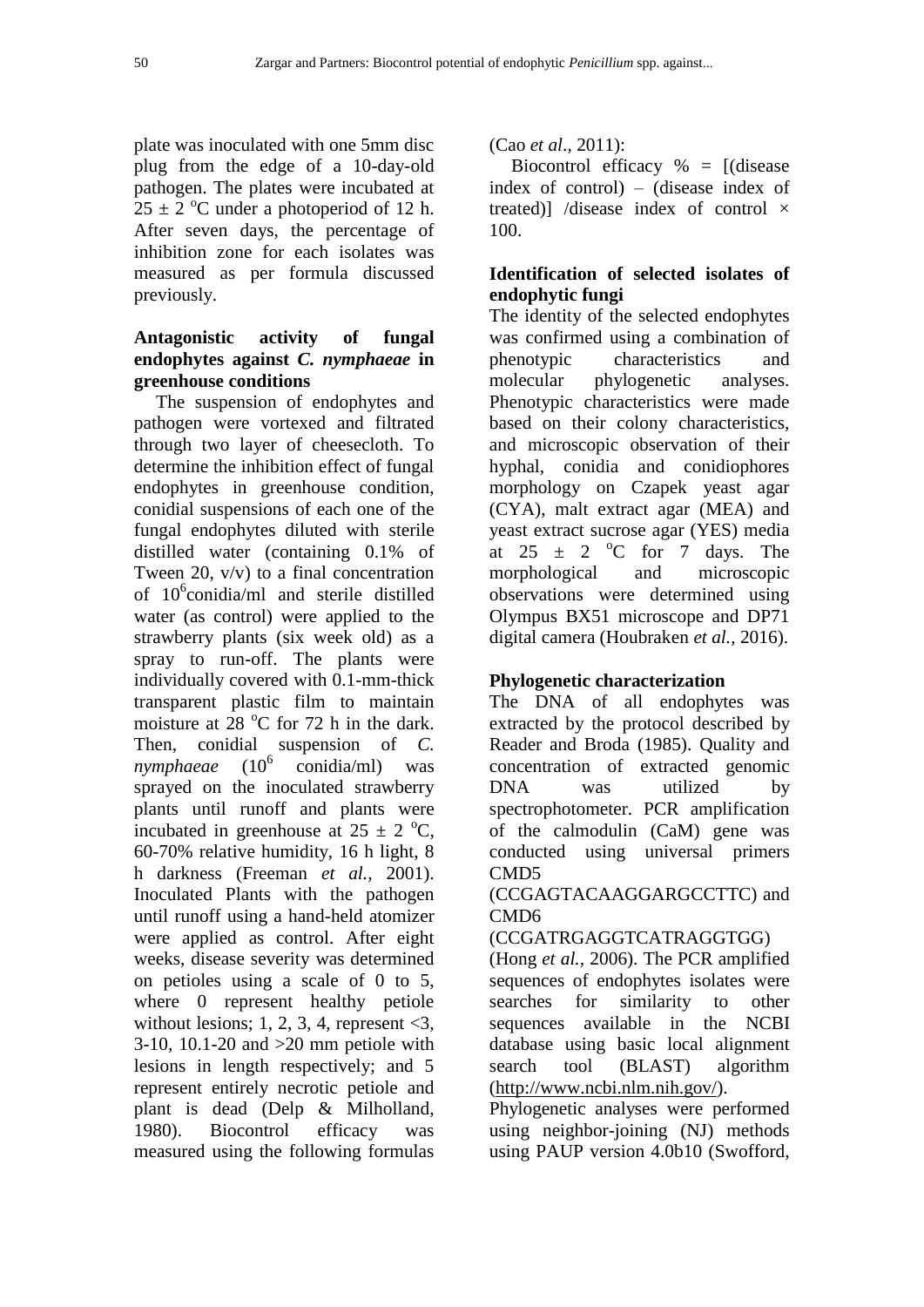2003). Statistical significance of the branching order was estimated by 1000 replication of bootstrap resampling of the original nucleotide sequence alignments.

#### **Statistical analysis**

Experiments *in vitro* and greenhouse conditions were designed as a completely randomized design (CRD). Data before analysis changed to normalcy by the formula  $Arc \sin \sqrt{\frac{1}{6}}$ ([\(Little & Hills, 1978\)](#page-10-0). All analyses were performed using the SPSS (Statistical Product and Service Solutions) versions 16.0. All data are presented as mean ± standard error of means. The means were compared by *Duncan's Multiple Range Test* (*DMRT*) at  $P \le 0.05$ .

# **Results**

#### **Pathogenicity test**

Pathogenicity of *C. nymphaeae* isolate

on strawberry plant cv. Paros was measured after 60 days. The first symptom of disease was appeared on petioles of inoculated strawberry plants c.v Paros as lesions and necrotic four weeks after inoculation. Mean of disease index for treatment (inoculated plants) after 60 days were observed at 4.0. Petioles of strawberry plants in control treatment were health had no symptoms (Figure 1).

Also, pathogenicity of *C. nymphaeae* isolate on strawberry fruits cv. Paros after seven days was calculated and mean of disease index was observed at 3.8 for inoculated fruits. Anthracnose symptoms was observed on inoculated strawberry fruits (except on the untreated control) such as black, sunken necrotic lesions and conidial ooze on fruits (Figure 2). Finally, the pathogen was re-isolated from plants exhibiting disease symptoms.



Figure 1. Symptoms of necrotic petiole after 56 days inoculation with *C. nymphaeae* based on 1-5 severity scale proposed by Delp and Milholland (1980). Control (a), inoculated treatment (b, c, and d). Mean of disease index of inoculated treatment  $= 4.0$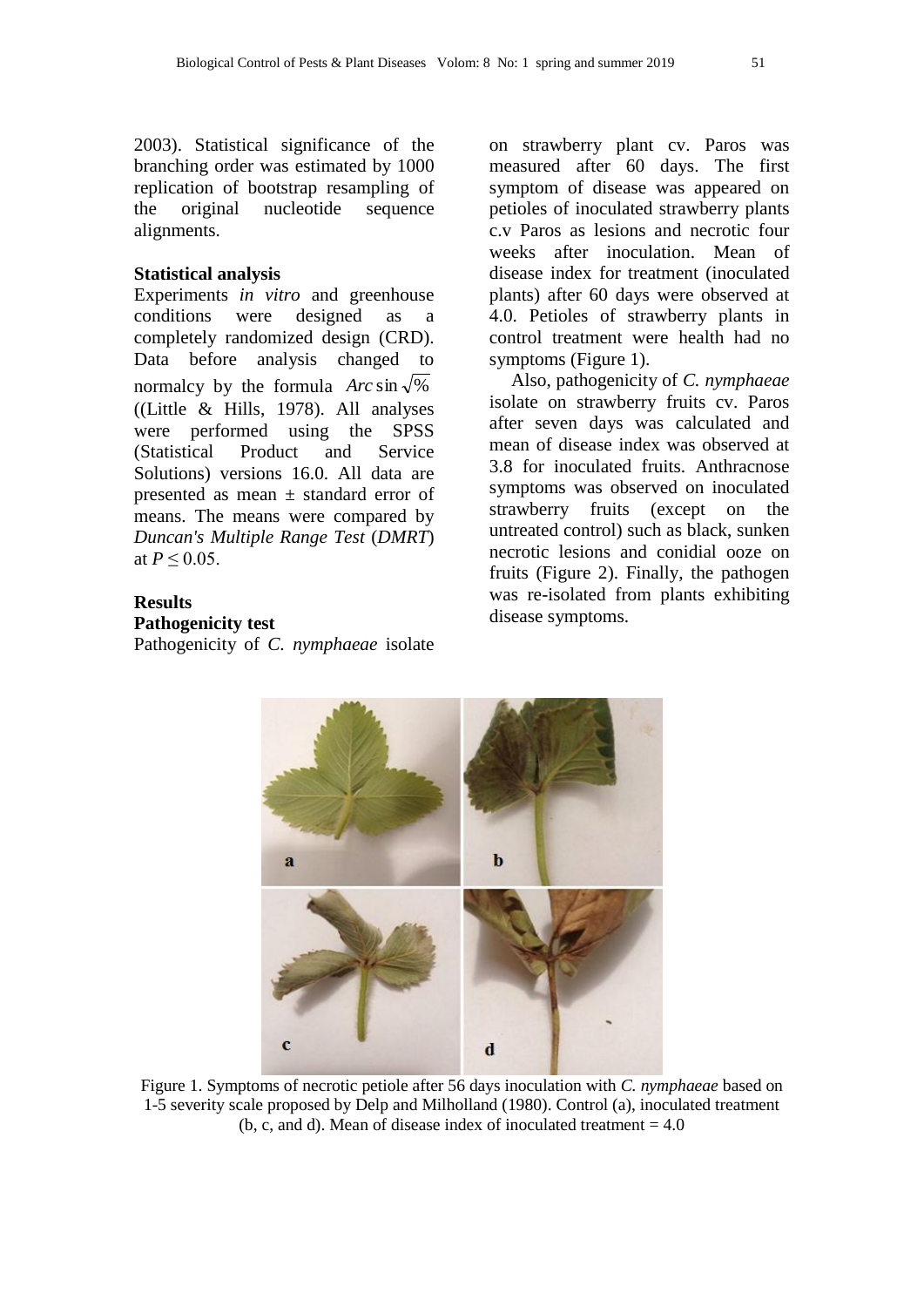

Figure 2. Symptoms of sunken necrotic lesion in each fruit was rated for disease severity using a scale of 0 to 5 was described by modified method of Huang et al (2011). Control (a, severity rat= 0), Treatments (b, c, d, e and f, where severity rate represent 1, 2, 3, 4, 5 respectively). Mean of disease index of inoculated treatment  $= 3.8$ 

### **Endophytic fungi isolation and their antagonistic activities**

A total of 18 isolates of fungal endophytes were obtained from different pieces of strawberry plant such as stem (7 isolates), and crown (11 isolates). Antagonistic screening of these isolates was carried out *in vitro* on the mycelial growth of *C. nymphaeae*. Of the 18 isolates of endophytes, two isolates with more than 25% inhibition rate (in dual culture method) were selected for further tests. The selected isolates were obtained namely E25 and E40 which isolated from strawberry stem and crown respectively.

### **Identification of selected isolates**

The selected fungal endophytes (E25 and E40) were subjected to morphological and molecular identification. Identified selected fungal endophytes were including: *Penicillium hordei*, *Penicillium polonicum*.

Colonies color of *P. polonicum* on CYA, MEA and YES after 7 days were blue green, black green and brown green respectively. Colonies reverse color on CYA, MEA and YES yellow, brown and yellow disposed to brown. Conidiophores of *P. polonicum* were terverticillate; metulae cylindrical with  $10.2-11 \times 2.15-3.1$  µm; phialides were flask-shaped with  $6.5-8.9 \times 2-2.4 \mu m$ . Conidia were globose with smooth rough walled. Conidial dimensions were 2-3.2 µm.

Colonies color of *P. hordei* on CYA, MEA and YES after 7 days were white disposed to green, black green, black green disposed to grey, but colonies reverse color on these media were white dispersed to yellow, yellow dispersed to brown and black yellow respectively. Conidiophores of *P. hordei* were terverticillate; metulae cylindrical with  $8.6-11.3 \times 2.15-3.0$ µm; phialides were cylindrical with 6.5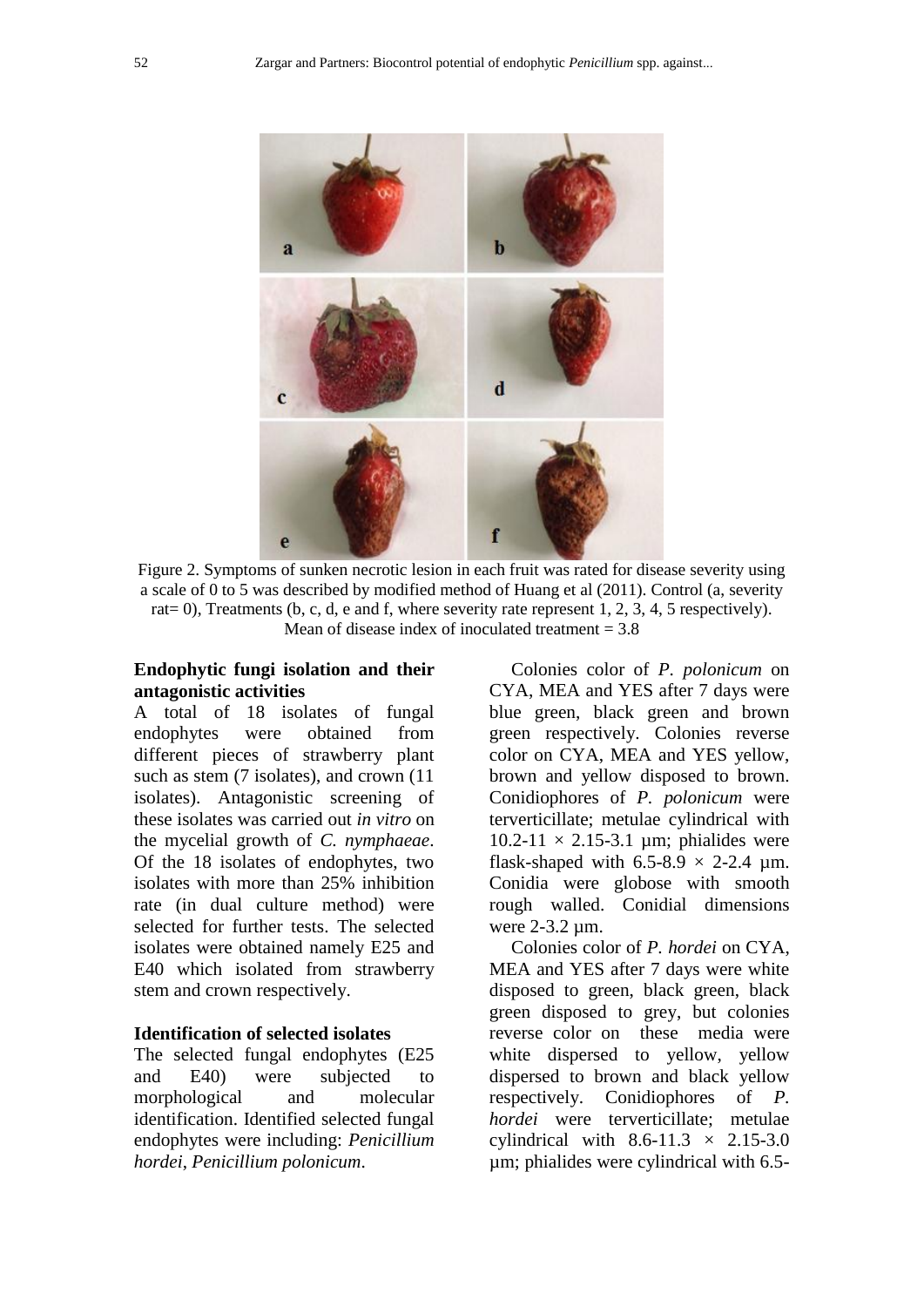$8.8 \times 2$ -3.3 µm. Conidia were globose with 1.9-3.0 um.

Blast analysis of sequenced calmodulin gene homology and the phylogenetic analysis based on neighbor joining (NJ) method with 1000 bootstrap sampling revealed that E25 isolate belonged, with a similarity of 100% to *P. hordei* CBS 701.68 and E40 isolate belonged, with a similarity of 100% to *Penicillium polonicum* CBS 222.28 (Figure 3). The Molecular identification of endophytic fungi isolates for the calmodulin sequencing genes listed in Table 1.



Figure 3. Phylogenetic tree of calmodulin genes sequence showing position of *Penicillium polonicum* and *Penicillium hordei* isolates (E40 and E25) with the sequences from selected references strains. Neighbor-joining trees resulting from calmodulin (CaM) gene sequences of

the isolates derived from strawberry plant. Values of the branches are neighbor-joining bootstrap supports expressed as percentages. It is showing the relationship among members of Penicillium section Fasciculate (clade 1). The tree was rooted with *Penicillium glandicola* CBS 498.75

|  | Table 1. Molecular identification of antagonistic fungal isolates using subunit calmodulin genes |  |  |  |  |
|--|--------------------------------------------------------------------------------------------------|--|--|--|--|
|--|--------------------------------------------------------------------------------------------------|--|--|--|--|

| solates | Blast research results | Identitv% | Length (bp) | Homologue sequences |
|---------|------------------------|-----------|-------------|---------------------|
| E25     | Penicillium hordei     | QQ        | 461         | CBS 701.68          |
| E40     | Penicillium polonicum  | QQ        | 458         | CBS 222.28          |

| Antagonistic activity of fungal<br>endophytes against C. nymphaeae in | showed antifungal activities against the<br>strawberry anthracnose in vitro in dual |
|-----------------------------------------------------------------------|-------------------------------------------------------------------------------------|
| vitro                                                                 | culture assay on PDA medium.                                                        |
| Dual culture assay                                                    | Inhibition of growth ranged from 29.20                                              |
| Both two selected endophytes isolates                                 | % to $31.80\%$ (Table 2).                                                           |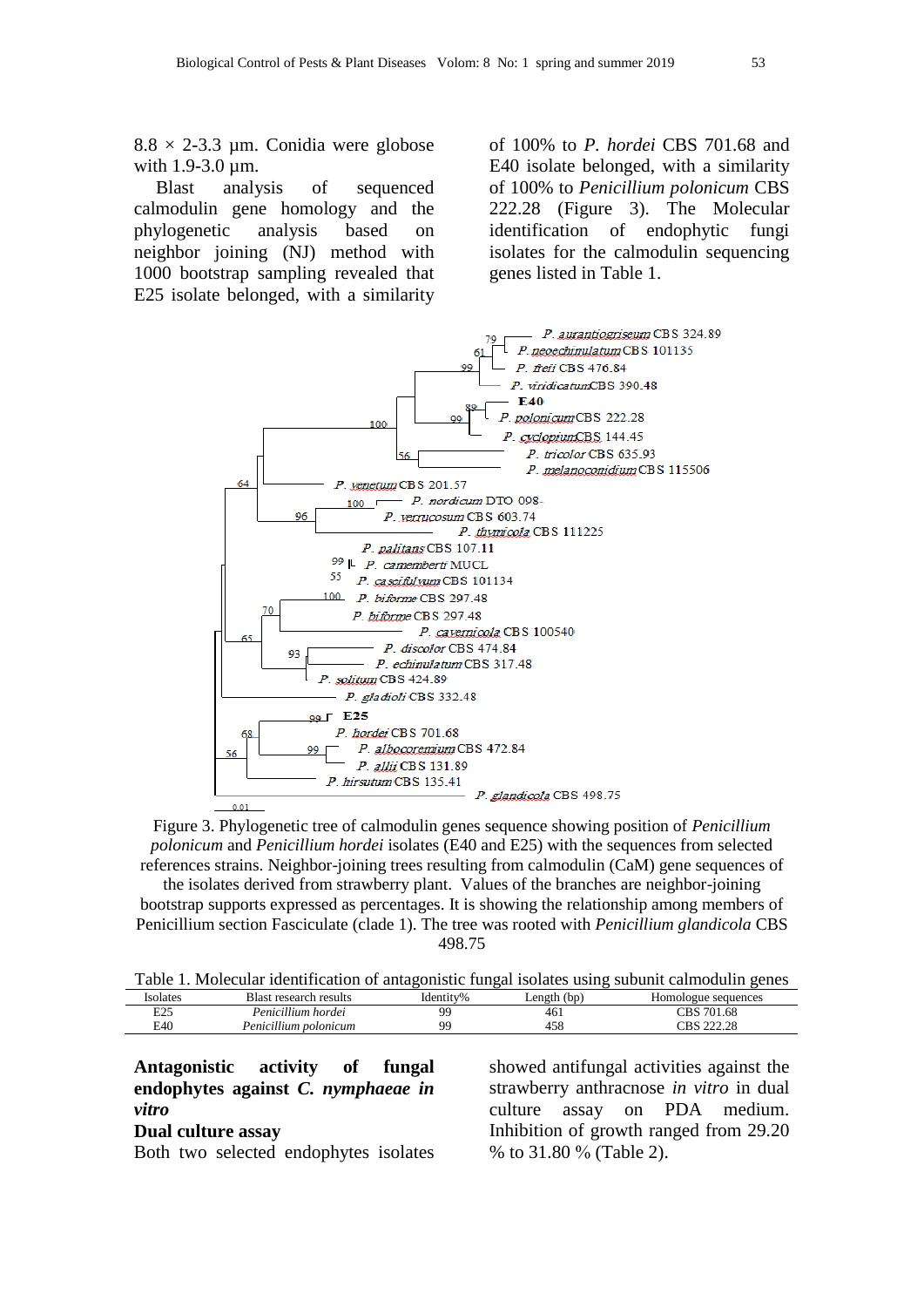#### **Effects of volatile compounds on** *C.*

#### *nymphaeae* **growth**

Two endophytic fungi isolates including *P. hordei*-E25 and *P. polonicum*-E40 reduced *C. nymphaeae* growth 34.05% and 42.36% respectively (Table 2).

## **Effects of non-volatile compounds on**  *C. nymphaeae* **growth**

Two selected endophytes isolates of *Penicillium* spp. showed the lowest effectiveness in inhibiting *C. nymphaeae* growth (7.83 % to 18.91 %) (Table 2).

Table 2. Growth of different endophytic fungi against *C. nymphaeae* on PDA *in vitro* after 7

|                  |                      |              | davs                    |              |                        |                     |
|------------------|----------------------|--------------|-------------------------|--------------|------------------------|---------------------|
| Treatments       | dual culture         |              | Volatile compounds      |              | Non-Volatile compounds |                     |
|                  | CD (cm) <sup>a</sup> | Inhib. $%^b$ | CD (cm) <sup>a</sup>    | Inhib. $%^b$ | CD (cm) <sup>a</sup>   | Inhib.% $b^{\circ}$ |
| P. hordei-E25    | $2.66 + 0.33^b$      | 31.80        | $2.46 \pm 0.11^{\circ}$ | 34.05        | $3.41 + 0.22^b$        | 7.83                |
| P. polonicum-E40 | $2.76 + 0.33^b$      | 29.20        | $2.15 + 0.2^{\circ}$    | 42.36        | $3.00 + 0.11^b$        | 18.91               |
| Control          | $3.90 + 0.33^a$      | $\sim$       | $3.73 + 0.11^a$         |              | $3.70 + 0.15^{\circ}$  |                     |

Results are mean of four replicates with  $\pm$  standard error (SE). Means followed by the same letter(s) within the column are not significantly different  $(P \le 0.05)$  according to Duncan multiple-ranges test (DMRT). <sup>a</sup>CD: radial growth (cm) on potato dextrose agar; <sup>b</sup>inhib: Percentage of mycelial growth inhibition.

#### **Greenhouse experiment**

Results **of** antagonistic effects of endophytes in greenhouse assay are shown in Table 3. The effect of endophytes on disease severity showed that great difference in disease reduction was observed between control

and treatments (ranged 58.9 to 61.4%). Both treatments significantly decreased disease severity and increased control efficacy compared to untreated control (pathogen alone) with over 58.9%. Infection index in control was 4 (Table 3).

Table 3. Effect of endophytic fungi against strawberry anthracnose disease (cv. Paros) in greenhouse conditions eight weeks after inoculation with *C. nymphaeae*

| Treatments       | Disease severity      | Control efficacy (%)     |
|------------------|-----------------------|--------------------------|
| P. hordei-E25    | $1.66 + 0.28^b$       | 58.9                     |
| P. polonicum-E40 | $1.56 + 0.14^b$       | 61.4                     |
| Non-treated      | $4.00 + 0.39^{\rm a}$ | $\overline{\phantom{0}}$ |
| Water control    | 0.00 <sup>c</sup>     | $\overline{\phantom{0}}$ |

Results in the column are mean of four replicates obtained in two experiments with  $\pm$  standard error (SE). Means followed by the same letter(s) within the column are not significantly different ( $P \le 0.05$ ) according to Duncan multiple-ranges test (DMRT).

#### **Discussion**

Strawberry anthracnose is a destructive disease in the word (Mertely & Legard, 2004). Several *Colletotrichum* species including *C. acutatum*, *C. simmondsii*, *C. nymphaeae*, *C. fioriniae*, *C. salicis* and *C. godetiae* have been reported on strawberry worldwide (Karimi *et al*., 2017; Damm *et al*., 2012; Baroncelli *et al*., 2015). Species of *C. nymphaeae* has become increasingly serious in Kurdistan Province in Iran. Soft and

juicy tissues of strawberry are easily attacked by this pathogen. It infects different parts of strawberry plant, including the root, crown, stem, leaf, petioles, flower and fruit (Peres *et al.,* 2005).

Control of strawberry anthracnose by traditional methods is ineffective due to the lack of resistance cultivars and the limited effectiveness of chemical fungicides (Chalfoun *et al*., 2011). Therefore, using biocontrol agents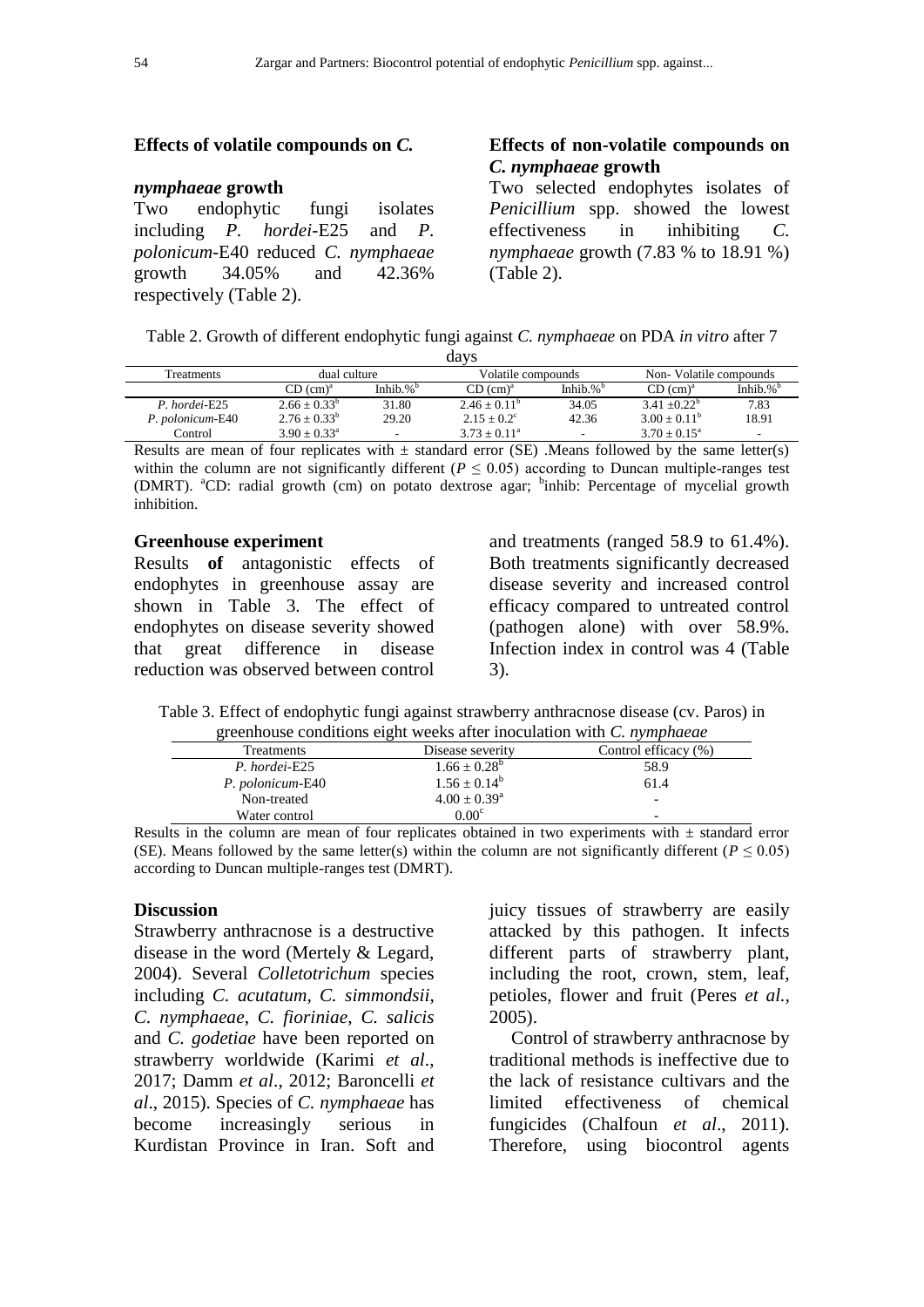(BCAs) such as fungal endophytes to control strawberry anthracnose can be a more efficient and environmentally friendly alternative. In this research, two endophyte isolates were selected from a collection 48 fungi tested *in vitro* by dual culture method.

The results of this study indicated that the most of selected endophytes have antagonistic effects against *C. nymphaeae*, as revealed in the volatile compounds assay. It is observable that although non-volatile compounds showed some inhibitory effects on *C. nymphaeae* growth, but they are not considered the main and major mechanism of biocontrol in comparison with volatile compounds (Table 1).

Endophytic *Penicillium* spp (strains of *P. hordei* and *P. polonicum*) showed better antagonistic properties compared to control in habiting the growth of *C. nymphaeae*. *Trichoderma* species can to produce cell-wall degrading enzymes such as chitinase, ß-1,3-glucanase and N-acetylglucominidases, which are responsible for the degradation of fungi mycelium (Ting & Chai, 2015; Qualhato *et al*., 2013). *Penicillium oxalicum* reduced vascular wilts of tomato caused by *Verticillium dahlia* and *Fusarium oxysporum* f. sp. *lycopersici* under greenhouse and field conditions (Larena *et al*., 2003; Sabuquillo *et al*., 2006).

The mechanisms of action employed by the isolates of selected endophytic fungi to control *C. nymphaeae* were not a subject of our investigation, but antibiosis is probably involved, because these isolates produced volatile metabolites. Other mechanisms of action such as induction of resistance and competition for space and nutrients may be having occurred. Fungal endophytes can colonize the internal plant tissues without causing visible symptoms and plays a role as biological

control agents (BCAs) against fungal diseases (Petrini, 1991; Arnold *et al*., 2003). Fungal endophytes can protect plants against plant pathogens by three different mechanisms: direct effects (interaction between endophytes and pathogens by production of antibiosis), indirect effects (induction of systemic resistance) and ecological effects (competition for space and nutrients) ( Gao *et al*., 2010).

For example, the isolates of *Bacillus* sp. inhibited more than 60% of the *C. nymphaeae* conidial germination (Moreira *et al.,* 2014). Larran *et al.* (2016) showed that the endophytes (*Bacillus* sp. and *Fusarium* sp.) to inhibit conidial germination of *Drechslera tritici-repentis* causal agent of wheat tan spot disease significantly. Inhibitory of conidial germination and mycelial growth of *Botrytis cinerea* causal agent of fruit rot of strawberry by volatiles of *Candida intermedia* was also reported (Huang *et al.,* 2011). Our research confirms the report of Francesco *et al.* (2015), who reported that the volatile metabolite of *Aureobasidium pullulans* significantly reduced of conidial germination and the disease severity of *C. nymphaeae*, *Botrytis cinerea*, *Penicillium expansum*, *Penicillium digitatum* and *Penicillium italicum*.

Results of greenhouse tests indicated that the endophytic isolates E25 and E40 of *P. hordei and P. polonicum* significantly reduced the damage caused by the *C. nymphaeae* and reduced disease severity 58.9 and 61.4% compared to non-treated control.

However, to our knowledge, *Penicillium* spp. has not been previously reported as endophytic fungal isolated from strawberry plant and their beneficial effects i.e. strawberry anthracnose suppression under *in vitro* and greenhouse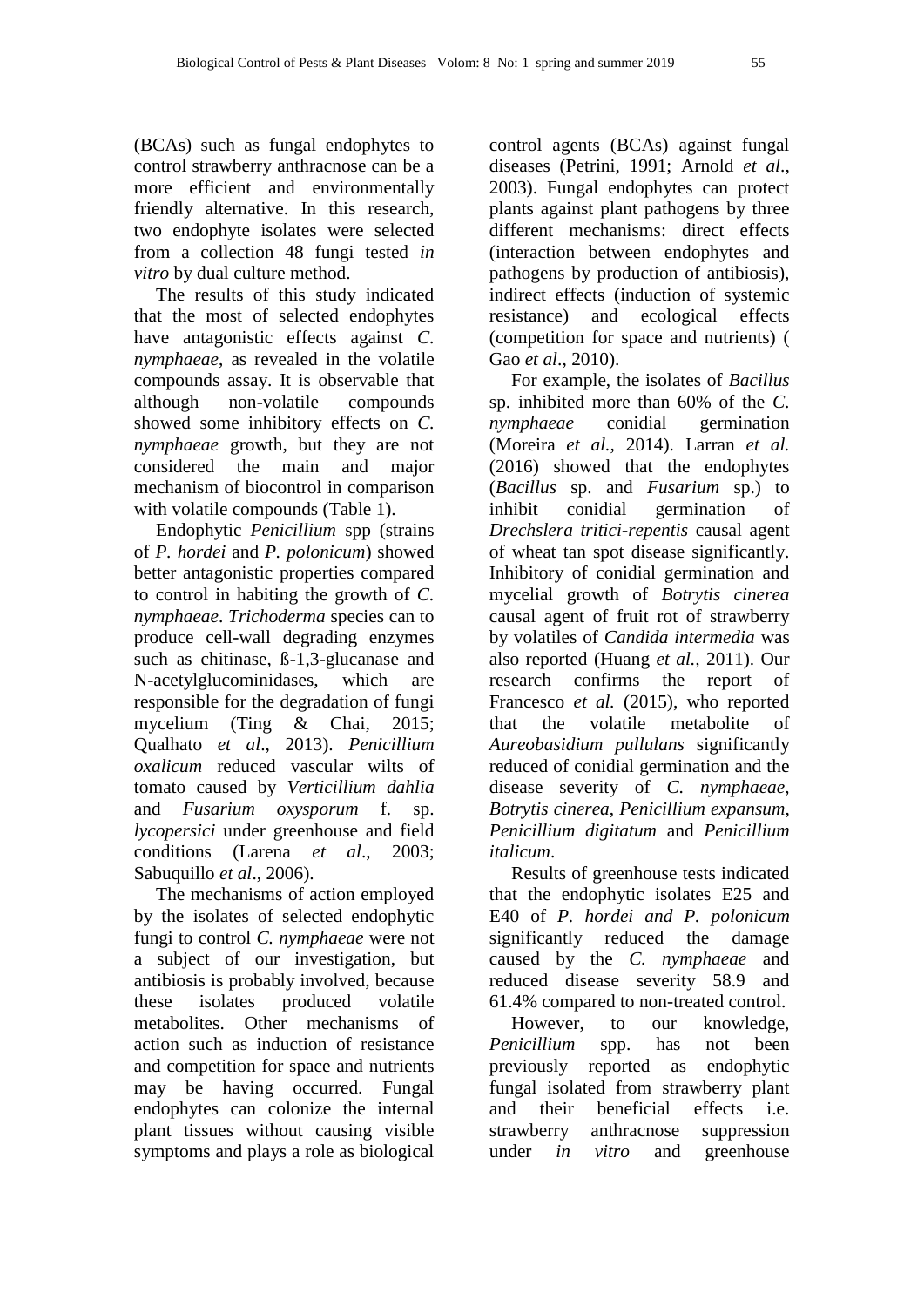conditions.

In conclusion, the results of our research indicated that selected endophytic fungi may be applied in the field to manage strawberry anthracnose and contribute to reduce chemical fungicide use and maintain the stability and durability of the resistance in strawberry cultivars against strawberry anthracnose disease. Therefore further research is needed to confirm the findings. Isolates of *Penicillium* spp.

that reduced the disease severity of strawberry anthracnose should be studied in greater detail with the aim of increasing their positive effect on diseased plant in field conditions.

### **Acknowledgements**

The research was supported by the grant from the Department of plant Protection, University of Kurdistan (No 42/43757).

### **REFERENCES**

- **Arnold AE** (2007) Understanding the diversity of foliar endophytic fungi: progress. Challenges, and frontiers. Fungal Biology Rev 21: 51-66.
- **Arnold AE, Mejia LC, Kyllo D, Rojas EI, Maynard Z, Robbins N, Herre EA** (2003) Fungal endophytes limit pathogen damage in a tropical tree. Proceedings of the National Academy of Sciences of the United States of America 100: 15649-15654.
- **Baroncelli R, Zapparata A, Sarrocco S, Sukno SA, Lane CR, Thon MR, Vannacci G, Holub E, Sreenivasaprasad S** ( 2015) Molecular diversity of anthracnose pathogen populations associated with UK strawberry production suggests multiple introductions of three different *Colletotrichum* species. PloS One 10 (6): e0129140.
- **Benhamou N, Kloepper JW, Quadt-Hallmann A, Tuzun S** (1996) Induction of defense-related ultrastructural modification in pea root tissues inoculated with endophytic bacteria. Physiology Plant Pathology 112: 919-929.
- **Cao Y, Zhang Z, Ling N, Yuan Y, Zheng X, Shen B, Shen Q** (2011) *Bacillus subtilis*  SQR 9 can control Fusarium wilt in cucumber by colonizing plant roots. Biology and Fertility of Soils 47 (5): 495–506.
- **Chalfoun NR, Castagnaro AP, Diaz Ricci JC** (2011) Induced resistance activated by culture filtrate derived from an avirulent pathogen as a mechanism of biological control of anthracnose in strawberry. Biological Control 58: 319-329.
- **Chen Y, Gao X, Chen Y, Qin H, Huang L, Han Q** (2014) Inhibitory efficacy of endophytic *Bacillus subtillis* EDR4 against *Sclerotinia sclerotiorum* on rapeseed. Biological Control 78: 67-76.
- **Damm U, Cannon PF, Woudenberg JHC, Crous PW** (2012) The *Colletotrichum acutatum* species complex. Studies in Mycology 73: 37–114.
- **Delp B, Milholland** R (1980) Evaluation strawberry plants for resistance to *Colletotrichum fragariae*. Plant disease 64 (12): 1071-1073.
- **Denoyes-Rothan B, Lafargue M, Guerin G, Clerjeau M** (1999) Fruit resistance to *Colletotrichum acutatum* in strawberries. Plant Disease 83: 549-553.
- **Francesco AD, Uoglini L, Lazzeri L, Mari M** (2015) Production of volatile organic compounds by *Aureobasidium pullulans* as a potential mechanism of action against postharvest fruit pathogens. Biological Control 81: 8-14.
- **Freeman S, Katan T** (1997) Identification of *Colletotrichum* species responsible for anthracnose and root necrosis of strawberry in Israel. Phytopathology 87: 516–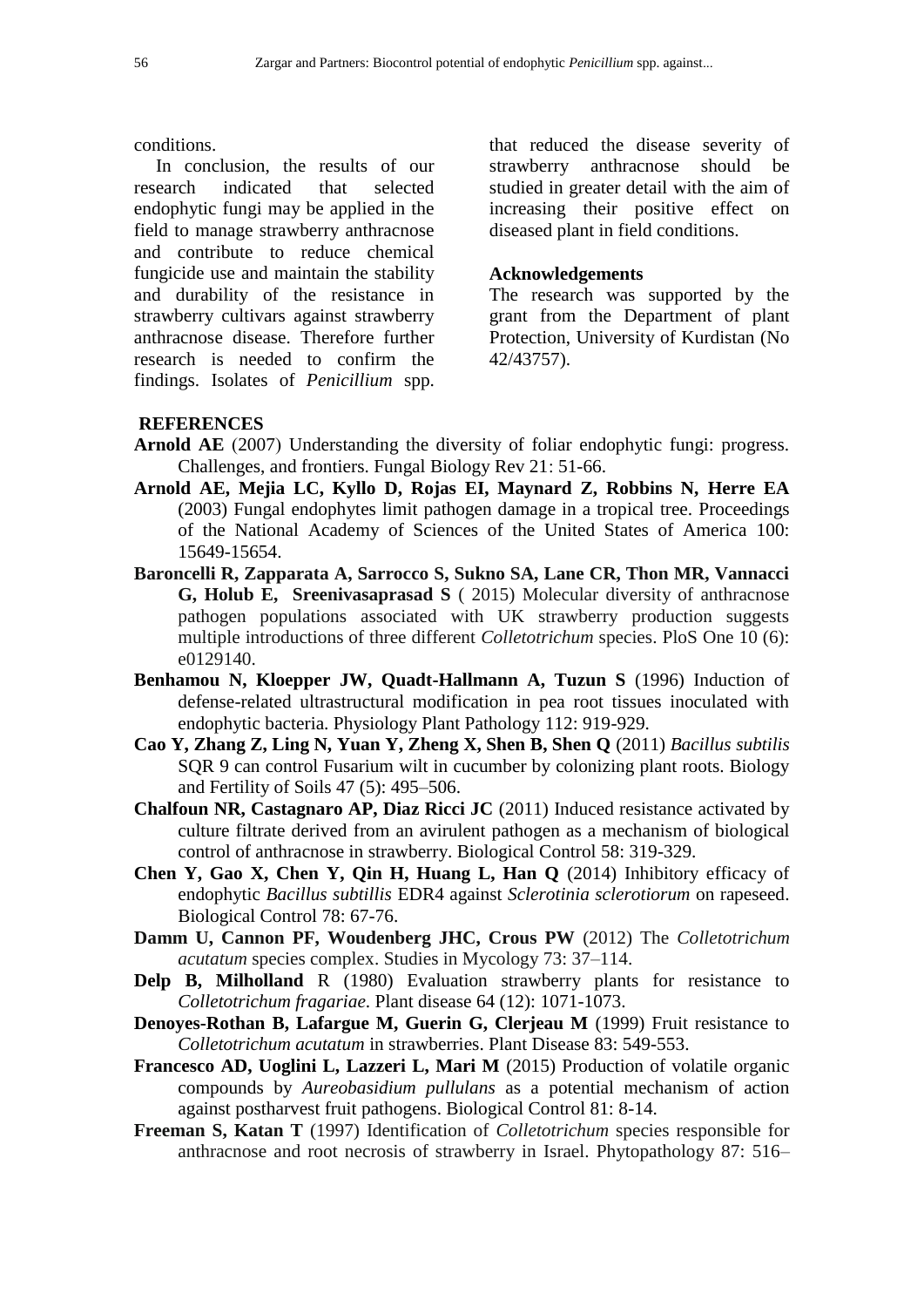521.

- **Gao FK, Dai CC, Liu XZ** (2010) Mechanisms of fungi endophytes in plant protection against pathogens. African Journal Microbiology Research 4: 1346-1351.
- **Houbraken J, Wang L, Lee HB, Frisvad JC** (2016) New section in *Penicillium* containing novel species producing patulin, Pyripyropens or other bioactive compounds. Personia 36: 299-314.
- **Howard CM, Mass JL, Chandler CK, Albregts EE** (1992) Anthracnose of strawberry caused by the *Colletotrichum* complex in Florida. Plant Disease 76: 976-981.
- **Huang R, Li GQ, Zhang J, Yang I, Che HJ, Jiang DH, Huang HC** (2011) Control of postharvest Botrytis fruit rot of strawberry by volatile organic compound of *Candida intermedia*. Phytopathology 101: 859-869.
- **Karimi K, Babai Ahari A, Arzanlou M, Amini J, Pertot I, Rota-Stabelli** O (2017) Application of the consolidated species concept to identify the causal agent of strawberry anthracnose in Iran and initial molecular dating of the *Colletotrichum acutatum* species complex. European Journal of Plant Pathology 147(2): 375-387.
- **LaMondia JA** (1995) Inhibition with benomyl to growth *in vitro* of *Colletotrichum acutatum* and *C. fragaria* and Strawberry fruit infection by benomyl-resistant isolates of *C. acutatum*. Advance strawberry Research 14: 25-30.
- **Larena I, Sabuquillo P, Melgarejo P, De Cal A** (2003) Biocontrol of Fusarium and Verticillium wilt of tomato by *Penicillium oxalicum* under greenhouse and field conditions. Journal of Phytopathology 151: 507-512.
- **Larran S, Perello A, Simon MR** (2007) The endophytic fungi from wheat (*Triticum aestivum* L.). World Journal of Microbiology and Biotechnology 4: 565-572.
- **Larran S, Simon MR, Moreno MV, Santamarina Siurana MP, Perello A** (2016) Endophytes from wheat as biocontrol agents against tan spot disease. Biological Control 92: 17-23.
- <span id="page-10-0"></span>**Little ETM, Hills FG** (1978) *Agricultural experimentation: Design and analysis*. John Willey and Sons. Inc. New York. USA. 349 pp.
- **Mass JL, (Ed.)** (1998) *Compendium of strawberry diseases*. 2nd ed. APS Press, St. Paul, MN.
- **Mertely JC, Legard DE** (2004) Detection, isolation, and pathogenicity of *Colletotrichum* spp. from strawberry petioles. Plant Disease 88: 407-416.
- **Moreira RR, Nesi VN, May De Mio LL** (2014) Bacillus spp. and *Pseudomonas putida* as inhibitors of the *Colletotrichum acutatum* group and potential to control Glomerella leaf spot. Biological Control 72: 30-37.
- Peres NA, Timmer LW, Adaskaveg JE, Correll JC (2005) Lifestyle of *Colletotrichum acutatum*. Plant Disease 89: 784-796.
- **Petrini O** (1991) *Fungal endophytes of tree leaves. In: Microbial Ecology of leaves*. Springer-Verlag, New York, 497 pp.
- **Qualhato TF, Lopes FAC, Steindorff AC, Brandao RS, Jesuino RSA,** Ulhoa CJ (2013) Mycoparasitism studies of *Trichoderma* species against three phytopathogenic fungi: evaluation of antagonism and hydrolytic enzyme production. Biotechnology Letter 35: 1461-1468.
- **Raeder U, Broda P** (1985) Rapid preparation of DNA from filamentous Fungi. Letters in Applied Microbiolo*gy* 1: 17-20.
- **Rosenblueth M, Martinez-Romero E** (2006) Bacterial endophytes and their interaction with hosts. Molecular Plant Microbe Interaction 19: 827-837.